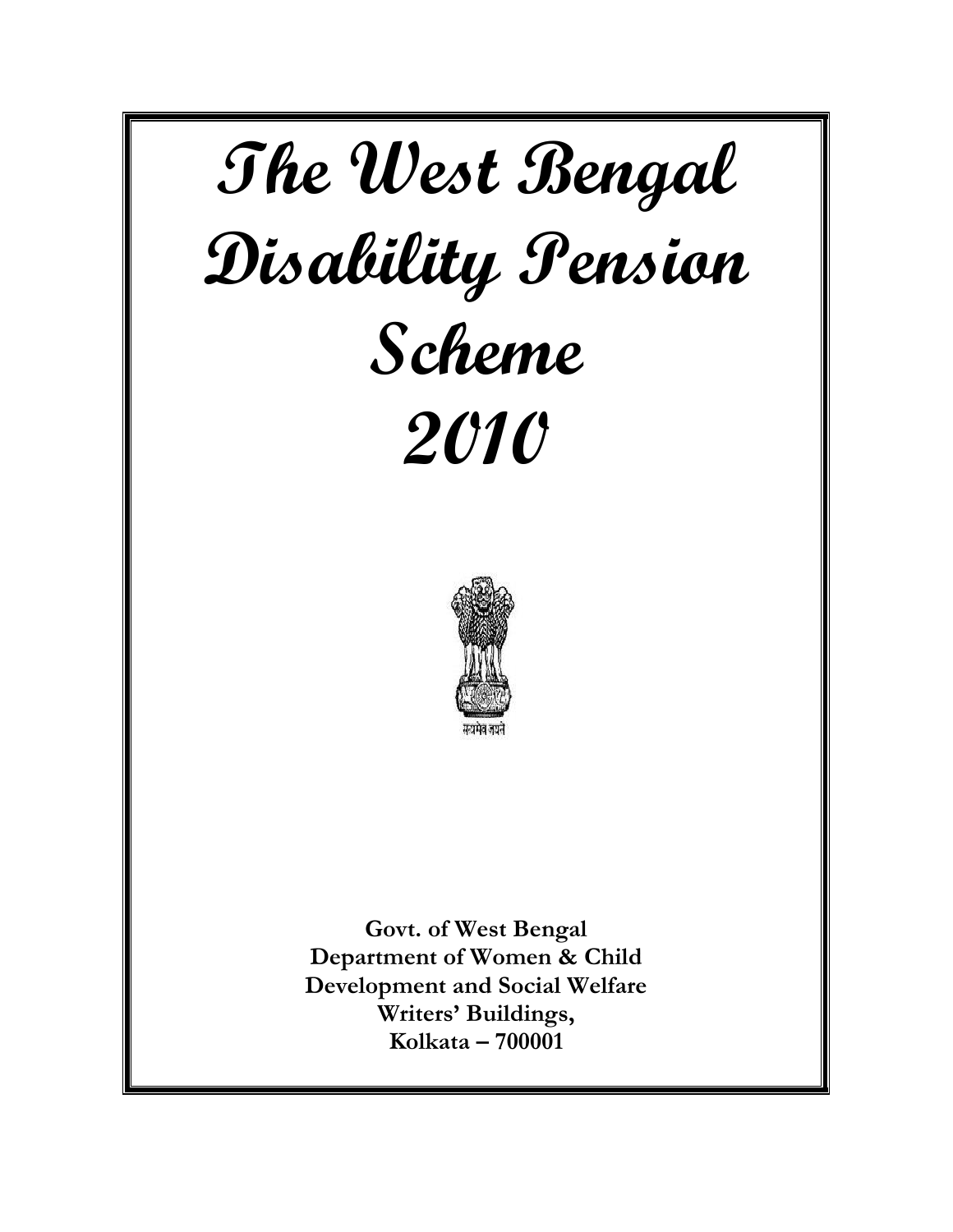# GOVERNMENT OF WEST BENGAL Department of Women & Child Development and Social Welfare Writers' Buildings, Kolkata – 1

# NOTIFICATION

No. 1682 – SW/O/2M-16/09 Dated, 1/6/11 The Governor is pleased hereby to introduce the **West Bengal Disability Pension Scheme, 2010**, in supersession of all previous Government Orders relating to introduction and amendments of the West Bengal Disability Pension Rules, 1990, with a view to extending financial assistance to the disabled persons of the State of West Bengal as follows:-

#### *Scheme*

1. **Short title and commencement** – (1) This scheme may be called the West Bengal Disability Pension Scheme, 2010. (2) It shall come into force on such date, as the State Government may, by notification in the Official Gazette, appoint.

2. **Application of the scheme** – (1) This scheme shall apply to a disabled person entitled to receive pension under this scheme, if the disabled person satisfies the following conditions:-

- (a) The Disabled person is a citizen of India and resident of the sate namely West Bengal;
- (b) The Disabled person's family income, if any, does not exceed Rs. 1000.00 (one thousand) per month;
- (c) The Disabled person is declared unsuitable for physical work by the respective Medical Officer;
- (d) The Disabled person has been a resident of the state namely West Bengal for not less than 10 years on the date of making application for Pension.

Provided that in case of the disabled person whose age is below 10 years, the period of residence shall be limited to the period covered by the date of birth and date of submission of the application.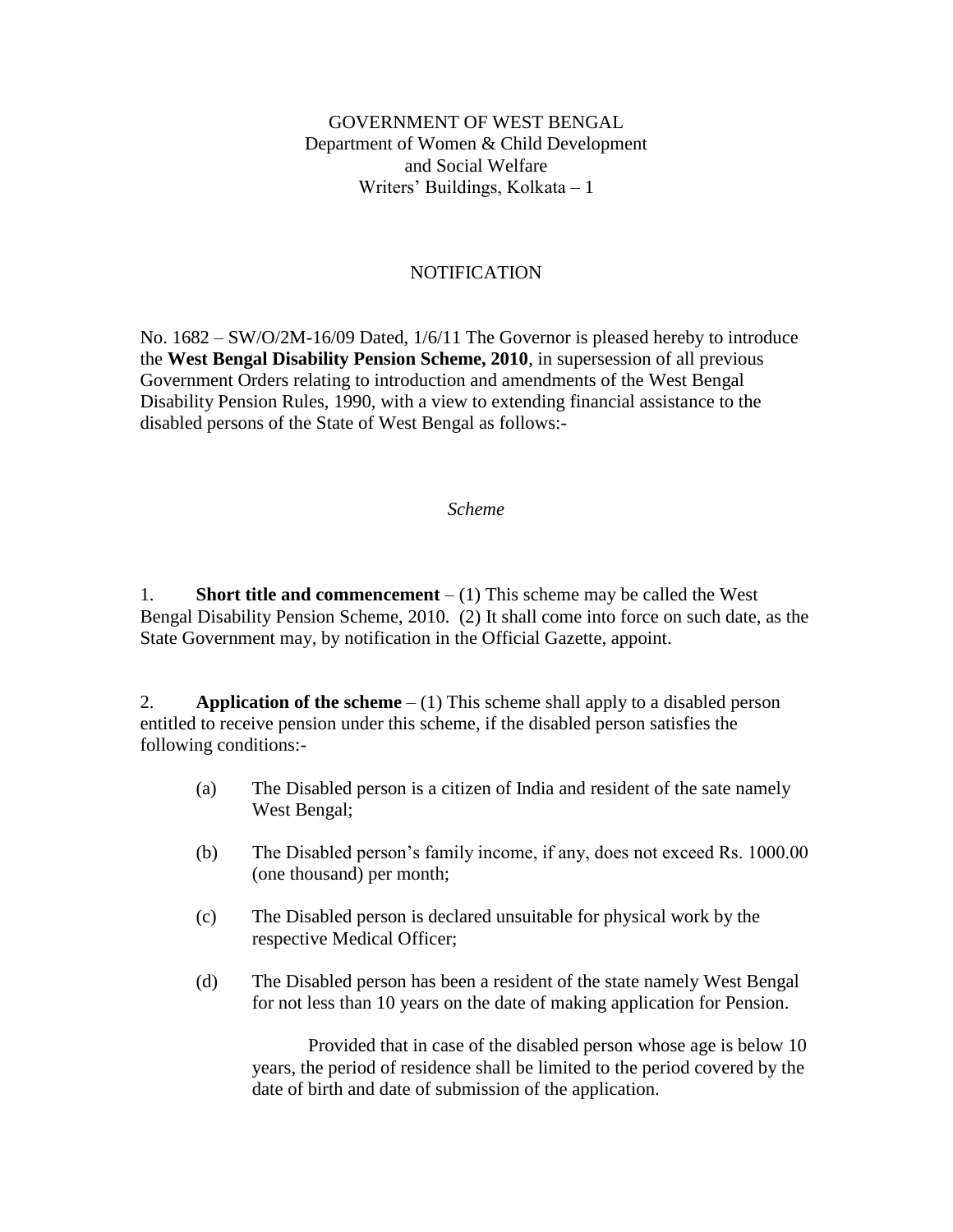(2) The State Government, however, reserves the right to relax the condition regarding residence mentioned in paragraph (d) of sub-clause (1) of clause 2, where the condition causes undue hardship.

- **Note 1.** Professional beggars and mendicants shall not be eligible for pension under this scheme. But persons who are not actually beggars by profession but receive occasional assistance from some one shall be entitled to pension, if otherwise eligible.
- **Note 2.** The Disabled person who is a recipient of "Widow Pension", "Old Age Pension" "Farmers Pesion" or pension under "Family Pension Scheme" of the State Government / the Central Government / other concerns, shall not be entitled to the Pension under this scheme.

(3) **Definition** – In this scheme, unless there is anything repugnant in the subject or context –

- (a) "Application" means an application for Pension;
- (b) "Form" means a form as prescribed by the State Government in this behalf;
- (c) "District Officer" means the District Magistrate or the Deputy Commissioner of the District;
- (d) "The Disabled person" means and includes both male or female person who is deaf and dumb or blind or orthopaedically handicapped or mentally retarded and permanently incapacitated to earn a living and declared as such by the medical officer as the case may be, and satisfies the conditions provided in sub-clauses (1) and (2) of clause 2 of the scheme;
- (e) "Medical Officer" means a Medical Officer in charge of Public Health Centre, in case of rural areas, in case of municipal areas (not fallen under Kolkata Municipal Corporation) / notified areas, a Medical Officer in charge of the sub-divisional hospital. They shall issue disability certificate. In case of the areas fallen under Kolkata Municipal Corporation, a Medical Officer appointed by the Controller of Vagrancy, West Bengal, for this purpose shall issue necessary certificate. No pension will be admissible to a disabled person with degree of disability of less than 40 per cent;
- (f) "Pension" means Disability Pension under this scheme;
- (g) "Pensioner" means the Disabled person who has been allotted Disability Pension under this scheme;
- (h) "Secretary" means and includes the Secretary or the Principal Secretary to the Government of West Bengal, Department of Women & Child Development and Social Welfare;
- (i) "State Government" means the State Government in the Department of Women and Child Development and Social Welfare;
- (j) "State" means the State of West Bengal.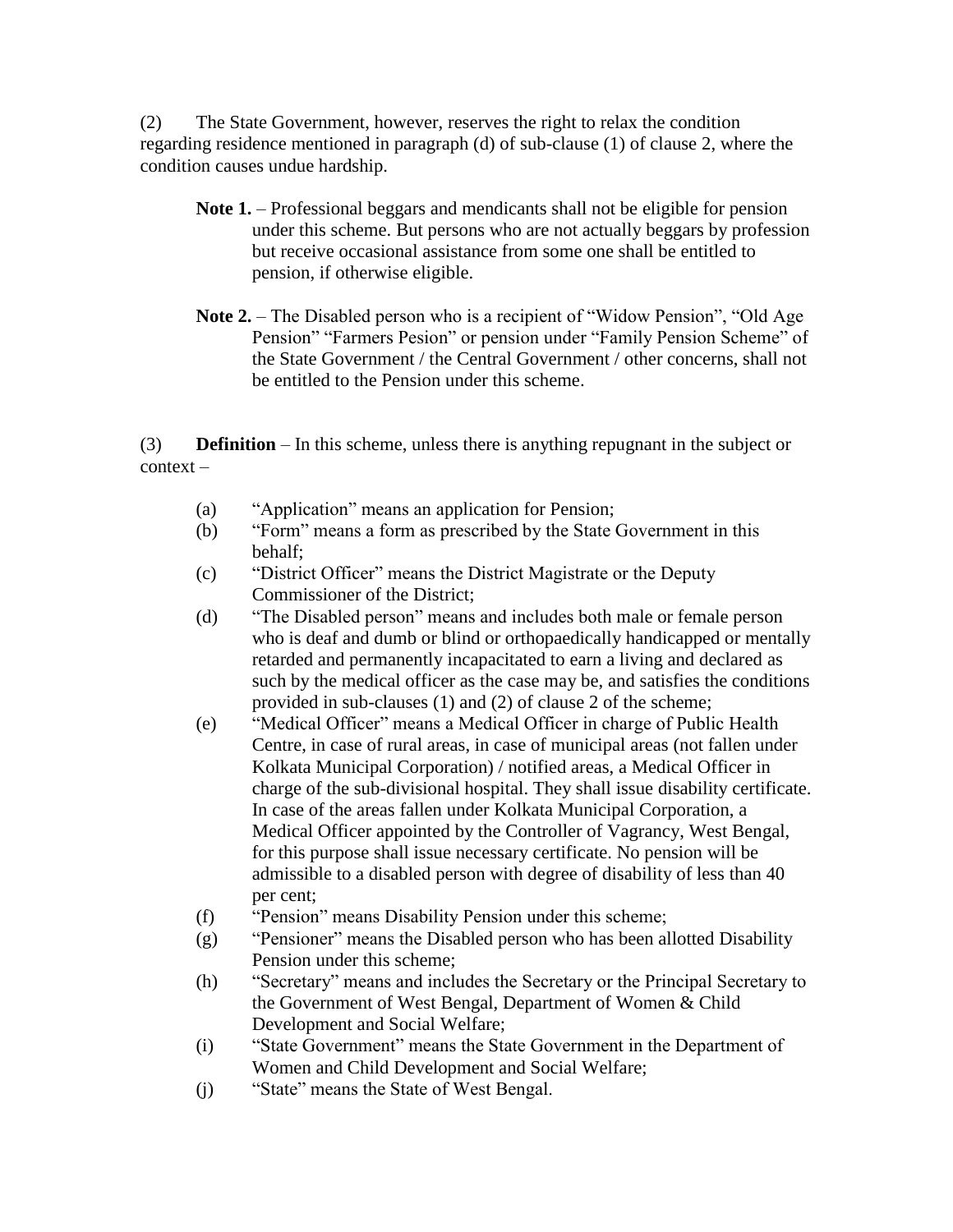# 4. **Method of Applying for Disability Pension** – (1)

Application Form **(Appendix-A)** for Pension may be obtained free of cost from following offices namely:-

- (a) office of the Block Development Officer or the Executive Officer of the concerned Panchayat Samity in case of the applicant resides in the rural areas under the said Panchayat Samity;
- (b) office of the Sub-Divisional Officer in case of the applicant resides in Municipal / Notified areas outside the areas of Kolkata Municipal Corporation, and
- (c) office of the Controller of Vagrancy, West Bengal situated at Purta Bhawan, Bidhan Nagar, Kolkata 700091, in case of the applicant resides within the areas under Kolkata Municipal Corporation.
- (2) Application Form for Pension shall be addressed to:-
- (a) the District Magistrate of the concerned District and shall be submitted to the Block Development Officer or the Executive Officer of the Panchayat Samity in case of the applicant residing in the rural areas under a Panchayat Samity;
- (b) the District Magistrate of the concerned District and shall be submitted to the Sub-Divisional Officer in case of the applicant residing in Municipal / Notified areas outside the areas of Kolkata Municipal Corporation; and
- (c) the Controller of Vagrancy, West Bengal and shall be submitted to the Controller of Vagrancy, West Bengal in case of the applicant residing within the areas under Kolkata Municipal Corporation.

5. **Verification of Application** – (1) All applications received shall be serially numbered and verified as follows:-

**(a)** in case of the applicant residing in the rural areas under a Panchayat Samity, or under a Municipal / Notified areas outside the areas of Kolkata Municipal Corporation and if the application is found in order, the concerned Sub-Divisional Officer or the Block Development Officer, as the case may be, shall cause an enquiry maintaining the serial number through the Block Welfare Officer / the Welfare Officer or through any other Officer authorized in this behalf within a period of one month.

**(b)** After the enquiry the concerned Block Development Officer or the Sub-Divisional Officer, as the case may be, shall send the application along with the enquiry report and comments of the Panchayat Samity (in case of Rural areas) or comments of the Local Authority to the District Officer for decision.

**(c)** In case of the areas falling within the jurisdiction of Kolkata Municipal Corporation, the Controller of Vagrancy, West Bengal shall dispose of the application after causing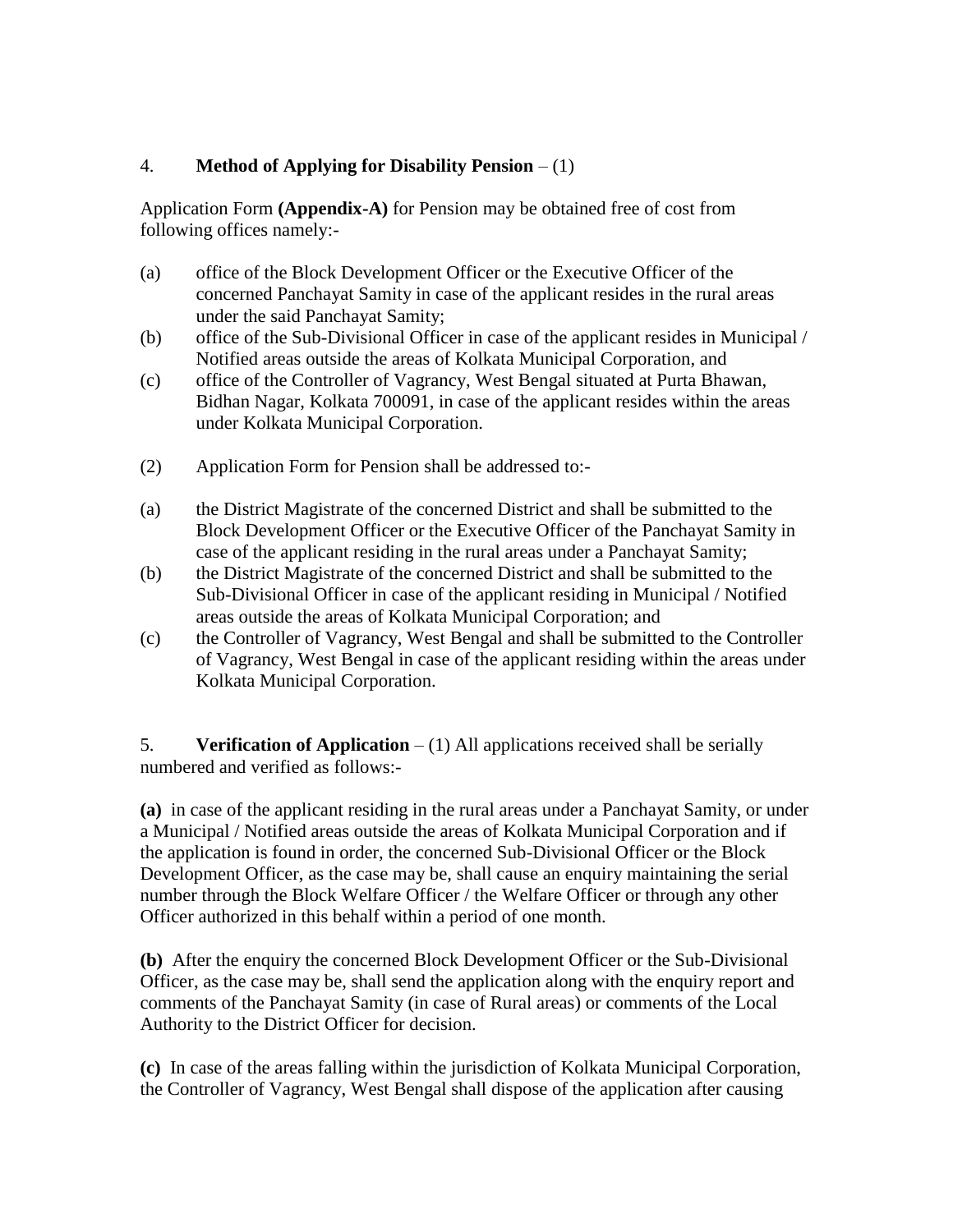necessary enquiries through any Officer authorized in this behalf within a period of one month.

(2) The Disabled person, applying for the Pension is suffering from terminal diseases like cancer and AIDS, shall be given priority in enquiry and sanction.

**Note** – While verifying the eligibility of the Disabled person applying for the Pension, the certificate of the respective Medical Officer may be treated as a valid document for proof of his/her physical disability and handicappedness.

6. **Sanction of Pension** – (1) The District Officer of the concerned District shall be the sanctioning authority of Pension in respect of cases for that District and the Controller of Vagrancy, West Bengal shall be the sanctioning authority in respect of cases within Kolkata Municipal Corporation.

(2) Notwithstanding anything contained in clauses 4 and 5, the State Government may *suo moto* consider an application after getting necessary enquiry report from the District Officer, Sub-Divisional Officer, the Block Divisional Officer or the Controller of Vagrancy, West Bengal, as the case may be, and if the State Government thinks fit and proper, may sanction pension at the rate mentioned in sub-clause (3) of clause 2 or may ask the concerned District Officer, Sub-Divisional Officer, Block Divisional Officer or the Controller of Vagrancy, West Bengal, to consider the application for sanctioning the Pension.

(3) The number of the beneficiaries for Kolkata Municipal Corporation and for each district shall be determined by the State Government and the decision of the State Government in all matters shall be final. All such Pension is to be sanctioned within availability of fund.

7. **Provision of Funds and its allotment** – (1) Necessary funds for Disability Pension shall be met out of the budget provision for the Department of Women and Child Development and Social Welfare. Funds shall be allotted, under intimation to the concerned treasury / Kolkata Pay and Accounts Officer, to the District Officers and the Controller of Vagrancy, West Bengal for expenditure in this connection.

(2) (a) The District Officers shall sub-allot a necessary amounts of funds to the Block Development Officers who shall be the drawing and disbursing officers in respect of the Pension cases of the areas within the jurisdiction of the Panchayat Samities.

(b) The District Officers shall sub-allot a necessary amount of funds to the Sub-Divisional Officers in respect of the Pension cases of the areas within the jurisdiction of the Municipal / Notified areas outside the Kolkata Municipal Corporation.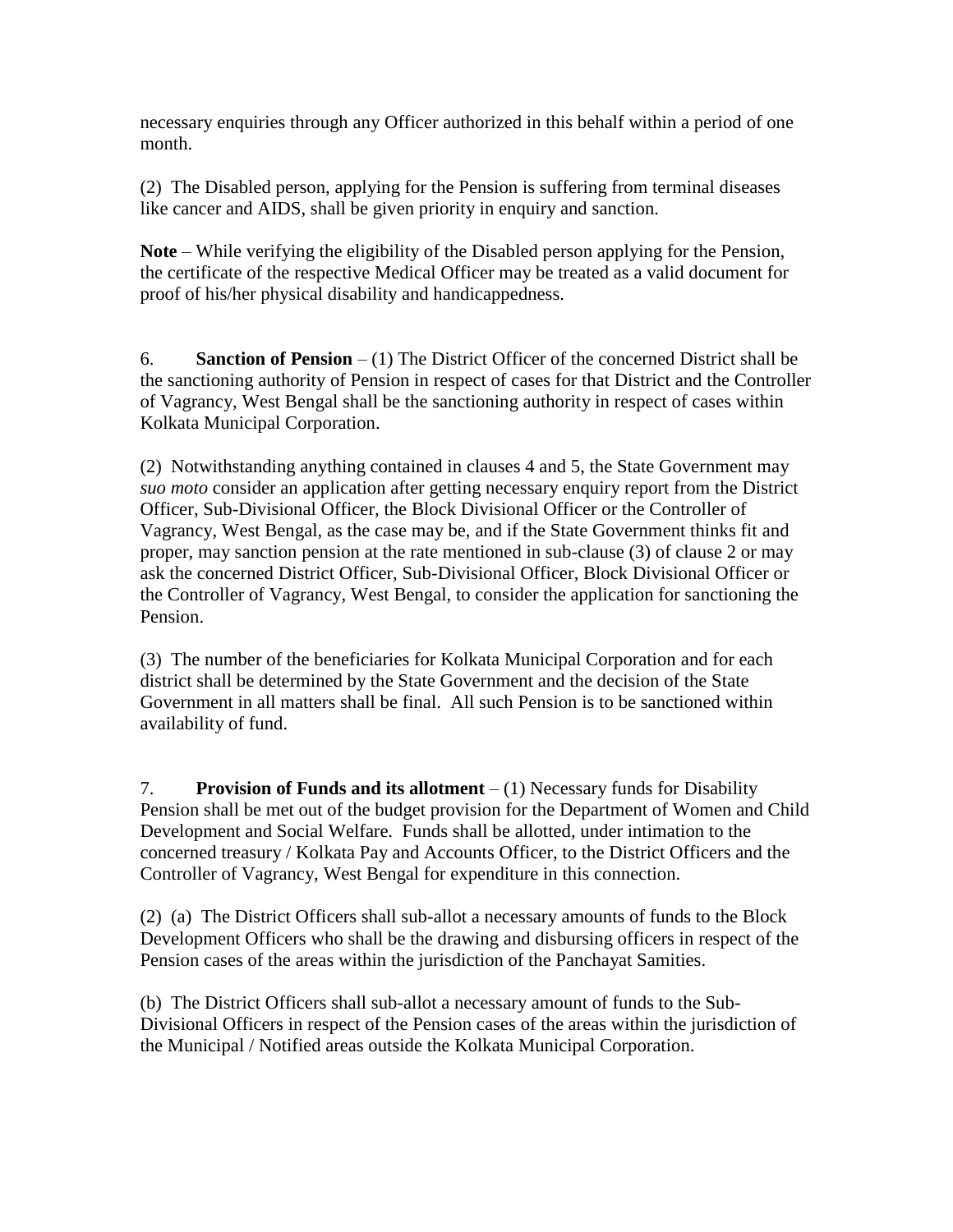(c) In respect of Pension cases of the areas within the jurisdiction of the Kolkata Municipal Corporation, the Controller of Vagrancy, West Bengal or an Officer authorized by him in this behalf shall be the drawing and disbursing officer.

8. **Payment of Pension** – (1) In the areas outside the jurisdiction of the Kolkata Municipal Corporation, the District officer, the Sub-Divisional Officer, the Block Development Officer as the case may be, shall arrange for the disbursement of the Pension by postal money order / or through transfer to the Bank account / postal saving account of the pensioner with effect from the first day of the month following the date of order of the sanctioning authority as indicated in the order of the District officer. The remittance charge will be borne by the State Government.

(2) Pensions, sanctioned under this scheme in the areas within the jurisdiction of the Kolkata Municipal Corporation, shall be paid by postal money order or through transfer to Bank account / postal savings account of the pensioner with effect from the first day of the month following the date of order of the sanctioning authority as indicated in the order of the Controller of Vagrancy, West Bengal. The remittance charge will be borne by the State Government.

9. **Stopping or withholding of Pension** – The State Government and also the sanctioning authorities may, after giving the pensioner an opportunity of being heard, stop or withhold pension if –

(1) the pension has been sanctioned on mistaken grounds; or

(2) the condition for the granting of pension no longer exists.

10. **Information about change of address** – A pensioner shall notify within a month to the District Magistrate, the Sub-Divisional Officer, the Block Development Officer or the Executive Officer of the Panchayat Samity or the Controller of Vagrancy, West Bengal, as the case may be, any change of his residential address. Pension shall be remitted to the above pensioner by postal money order / or through transfer of the Bank account / postal saving account of the said pensioner by the erstwhile drawing and disbursing officer as before to his / her new address on receiving eligibility report. There is no necessity to transfer the case to the district where the pensioner has migrated.

11. **Information about Death of the Pensioner** – The District Officer, the Sub-Divisional Officer, the Block Development Officer or the Executive Officer of the Panchayat Samity or the Controller of Vagrancy, West Bengal, as the case may be, on receipt of information of the death of a pensioner and after proper verification of such information, shall take steps to have necessary entries made in their own records and inform the Account General, West Bengal and also the treasury / Sub-treasury officer concerned. In case of death of a pensioner, the amount due to the deceased pensioner till the date of his / her death shall be paid to her son or daughter, provided the son or daughter produces a certificate from the Sabhapati of Panchayat Samity (in the case of rural areas) or a representative of a corporation or municipality (in case of urban areas) to the effect that he or she was the son or daughter to the deceased pensioner.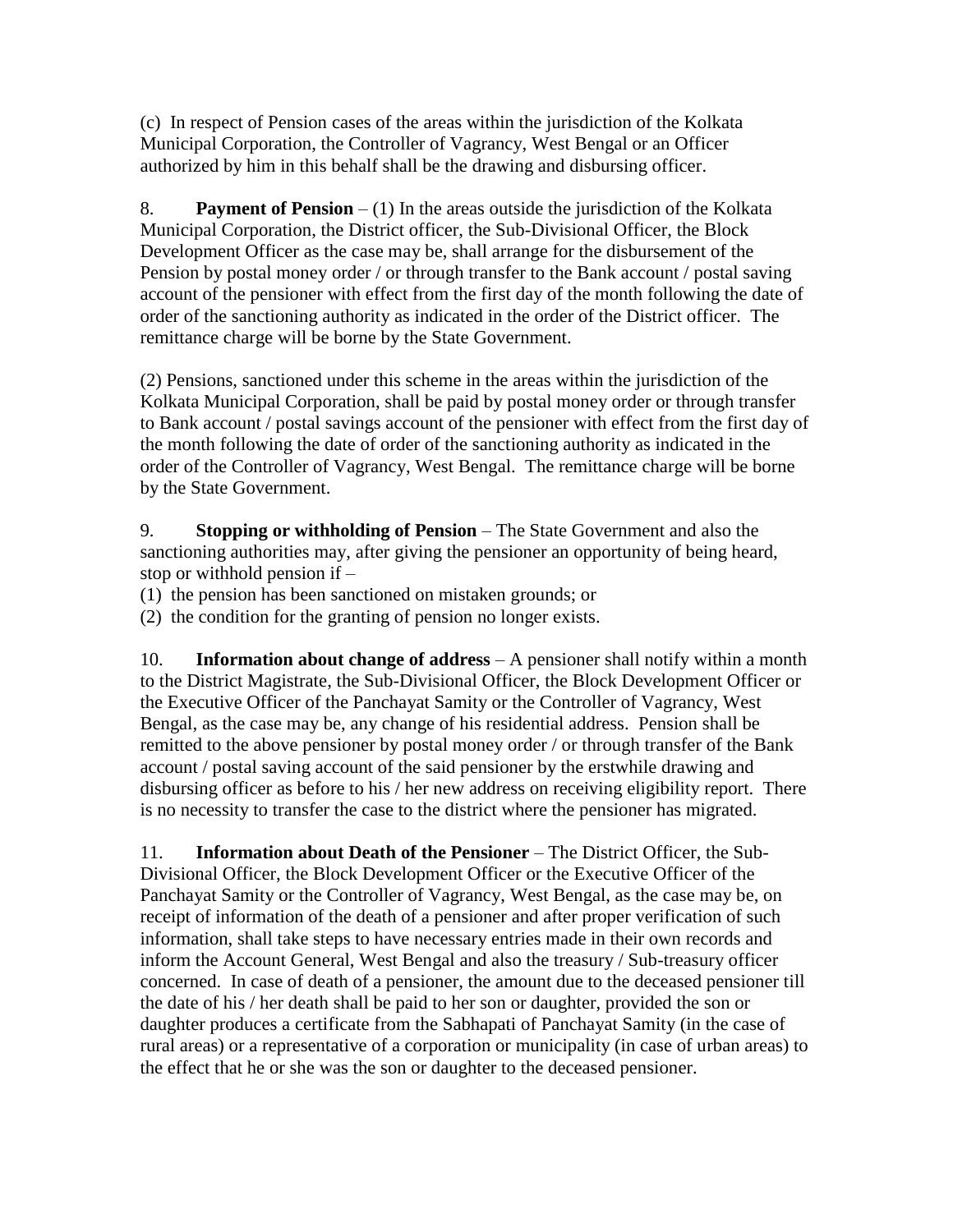12. **Commutation** – Pension under this scheme shall not be commutable.

13. **Officers to visit the areas** – (1) The Controller of Vagrancy, West Bengal / the District Officer / the Sub-Divisional Officer or the Executive Officer of the Panchayat Samity may depute one or more officers to visit, as often as may be possible but not less than once in six months to the areas in which the pensioner is recorded to live so as to be satisfied that the pensioner is alive and continues to be eligible for pension.

(2) In case of transfer of pension to another State, periodical check may be arranged through the State government of that State where the pensioner resettles with previous sanction of the State Government.

14. **Registers to be maintained** – (1) Panchayat Samities and the office of the Sub-Divisional Officer shall maintain a complete record of payment of Disability Pension in a separate bound register which contains page numbers. This register and other relevant records shall be opened for inspection by any officer of the State Government as may be nominated by the District Officer or the controlling Department for the purpose.

(2) A bound register with pages numbered shall also be maintained in the office of the Controller of Vagrancy, West Bengal / District Officer containing particulars as the name, address and age of the applicant, name of the recommending authority and his recommendation, number and date of order, amount of pension sanctioned, name of the treasury / sub-treasury and name of the office where from the Disability Pension is payable and such other relevant information as it considered necessary.

15. **Yearly Production of the Life Certificate of the Pensioner** – (1) A pensioner shall receive the Disability Pension after production of a life certificate signed by the functionaries mentioned in the sub-rule (2) of rule 4.171 of the West Bengal Treasury Rules, 2005 in Form prescribed below. Life Certificate must be submitted to the sanctioning authority once in a year by the first week of November each year.

(2) The disbursing officer shall at least once in a year require proof of continued existence of pensioner independent of that furnished life certificate.

(3) The disbursing officer shall be personally responsible for any payment wrongly made.

16. **Saving** – Notwithstanding any thing contained in any other provisions of this scheme, any thing done or any action taken or any action required to be taken under the West Bengal Disability Pension Rules, 1990 shall be deemed to have been done, or taken or required to be taken under the corresponding provisions of this scheme.